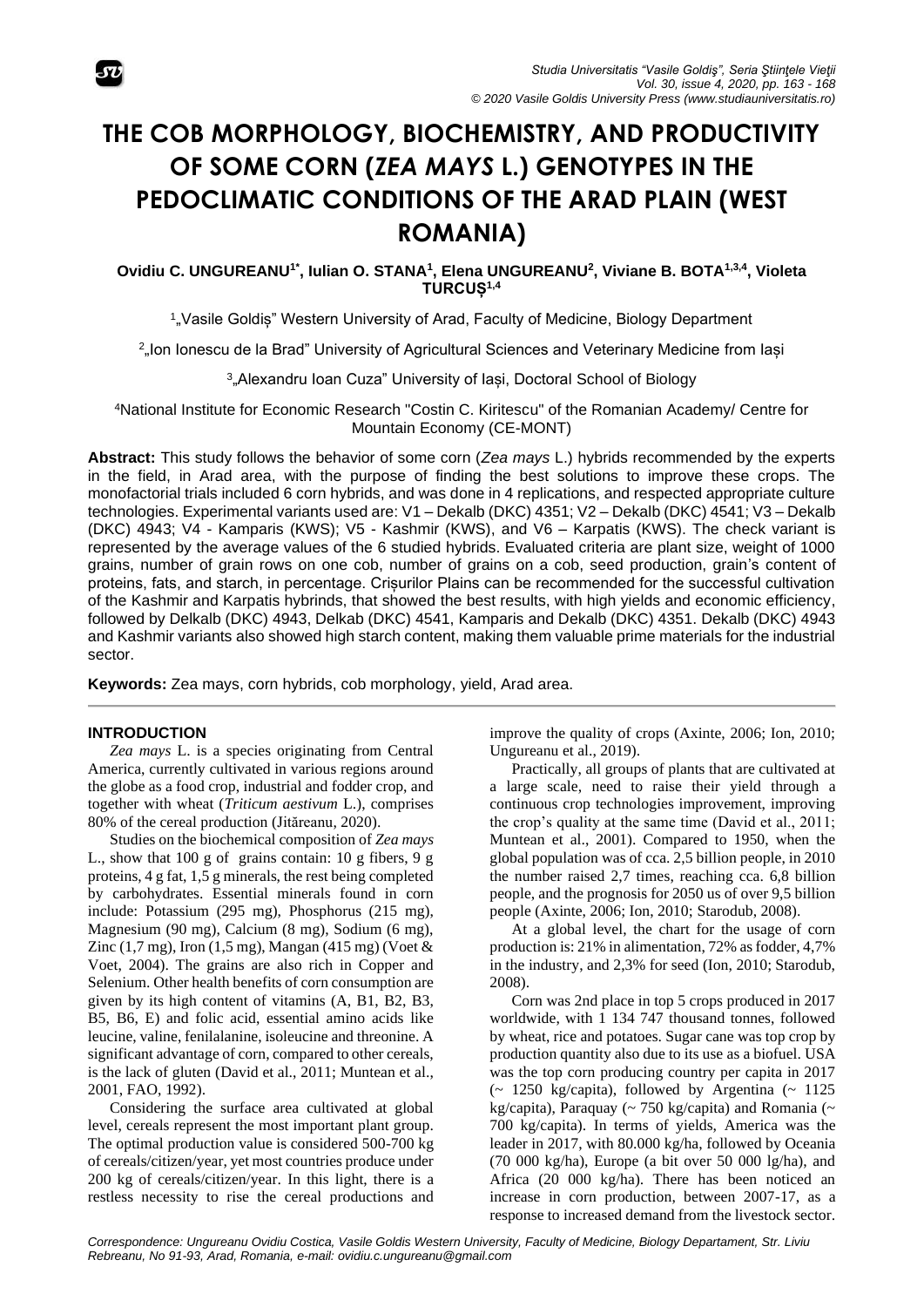While the area harvested is the main factor determining crop productions, the adoption of high-yielding varieties, improved availability and agricultural imputs, lead to increased production from increased yields (FAO, 2019). In Romania, in 2018, 2371 thousand ha were cultivated with corn, and had a total production of 18353 thousand tonnes (INS, 2019). Romania's largest corn cultivation zones, with cca. 8 tonnes/ha, are: Great Brăila Island, Bărăgan Southern Plain, Banat Western Plain (Axinte, 2006; Ion, 2010; Muntean et al., 2001).

## **MATERIALS AND METHODS**

A monofactorial experiment was performed, with 6 *Zea mays* L. hybrids, in 4 replications, with technological conditions reccomended by Jităreanu (2009) Săndoiu (2012), Săulescu et al., (1967).

Materials used:

- Surface plots of  $45 \text{ m}^2$  (10 m x 4,5 m); protection space width  $= 3$  m; space between repetitions  $= 2$  m; rows between variants  $= 0.5$  m;
- grains from the following hybrids: Dekalb (DKC) 4351, Dekalb (DKC) 4541, Dekalb (DKC) 4943, Kamparis (KWS), Kashmir (KWS) și Karpatis (KWS) (istis catalog, 2019).

Soil works consisted in:

- Autumn plowing at 25-28 cm depth, with aggregate plow with star harrow;
- Before sowing, a disc harrow was applied and the germination bed was prepared with a combine at 4-5 cm depth;
- Sowing was done in the second half of April, at 4-5 cm depth, and with a 75 cm between rows;
- Plant density was of 70.000 plants/ha;
- For the entire vegetation period, the plots were kept free of weeds by specific care works.

Fertilization was done with a complex NPK fertilizer:  $N = 120$  kg/ha,  $P = 70$  kg/ha and  $K = 60$  kg/ha.

Experimental variants with corn hybrids: **V1** - Dekalb (DKC) 4351; **V2** - Dekalb (DKC) 4541; **V3** – Dekalb (DKC) 4943; **V4** – Kamparis (KWS); **V5** - Kashmir (KWS); **V6** – Karpatis (KWS).

Check is reprezented by the average value of the 6 hybrids taken into study.

All hybrids from the current study are recommended for cultivation in crop zones specific for *Zea mays* species, with podzol soils that have a low fertility, in sub-Carpathic hilly areas of Transylvania, North-West Romania, North of Muntenia and Oltenia, Banat Plain, Moldavia, and fertil soils of plains from the south and west parts of Romania.

The results obtained through measurements and laboratory analysis, were processed to determin the average values (Jităreanu, 2009; Jităreanu, 2020; Săndoiu, 2012; Săulescu et al., 1967). The economic calculus was done based on current methodology, using specific formulas (Alecu, 2006).

## **RESULTS AND DISCUSSIONS Climatic conditions from 2019**

The temperature, precipitations, nebulosity and relative humidity conditions didn't registered significant differences compared to the multiannual averages.

The temperatures during the cultivation period for *Zea mays*, April to September, were slightly over the normal ones, but did not have significant influence over the plant's growth.

Precipitations were, in general, sufficient for the vegetation period, with a little deficit during March-April, and an increase at the end of April and May.

Analysing the climatic conditions of year 2019, they were favorable for cultivation of corn in optimal conditions (Figure 1).



**Fig. 1.** Average values for temperature and precipitation, between January - December 2019 in Arad area (https://www.meteoblue.com- Arhiva meteo Arad).

Red – min/max temperature (°C), Light blue – relative humidity (%), Dark blue – precipitations (mm), Vertical grey stripes – nebulosity, Green – wind speed (km/h).

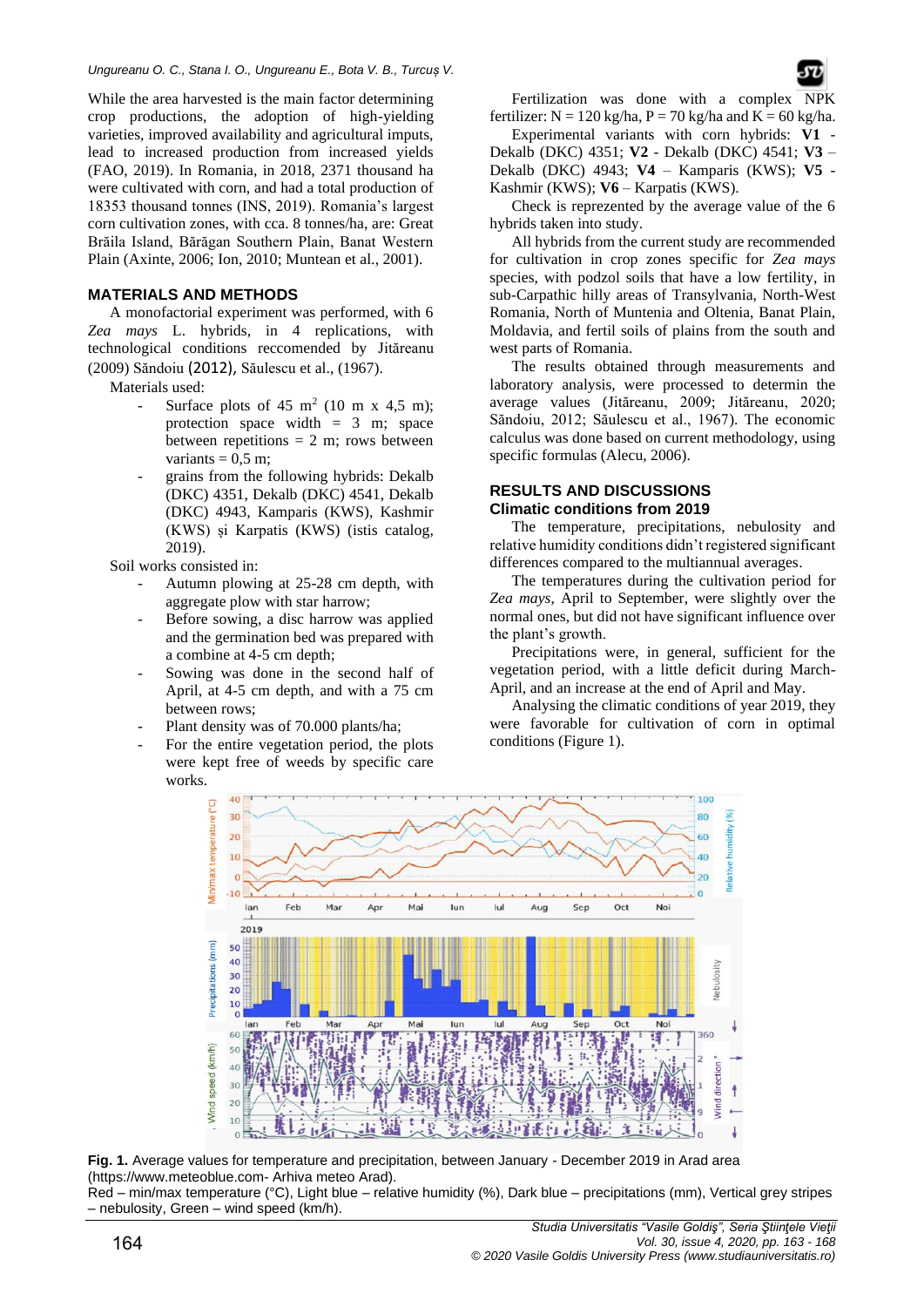

# **Results**

The plant size represents the result of the interaction between the growth potential of the hybrid, and the environmental conditions, along with the genotype's capacity to valorify the phytotechnical factors applied. For the studied hybrids, the plant size was between 230 cm (DKC 4351) and 256 cm (Karpatis), with an average value of 243 cm (check value). Highlighted were the hybrids DKC 4943 with 254 cm, and Kashmir, for which the plants had an average hight of 244 cm. With only 230 cm hight, Kamparis hybrid had the smallest size of all the experimental variants (Table 1).

# **Table 1**

# **The influence of pedo-climatic conditions over the plant size**

| No. | Genotype / Hybrid | <b>Plant size</b><br>(cm) | Difference to mean<br>(c <sub>m</sub> ) |
|-----|-------------------|---------------------------|-----------------------------------------|
|     | Dekalb (DKC) 4351 | 231                       | $-12$                                   |
|     | Dekalb (DKC) 4541 | 242                       |                                         |
|     | Dekalb (DKC) 4943 | 254                       |                                         |
|     | Kamparis (KWS)    | 230                       | -13                                     |
|     | Kashmir (KWS)     | 244                       |                                         |
|     | Karpatis (KWS)    | 256                       | 13                                      |
|     | Check (mean)      | 243                       |                                         |

The studied corn hybrids had over 16 rows of caryopses on one cob, reaching a maximum for the Karpatis type, with 19 rows, on average, for each cob. The smallest number of caryopses rows on a cob were registered for hybrids DKC 4541 and Kamparis, with 16 rows.

Overall, the average value for number of caryosis rows/cob was 17,3 (Table 2).

#### **Table 2**

## **The influence of pedo-climatic conditions over the number of rows with caryopses/cob**

| No. | Genotype / Hybrid | No. of rows/cob | Difference to mean<br>(piece) |
|-----|-------------------|-----------------|-------------------------------|
|     | Dekalb (DKC) 4351 |                 | $-0.3$                        |
|     | Dekalb (DKC) 4541 | 16              | -1.3                          |
|     | Dekalb (DKC) 4943 | 18              | 0,7                           |
|     | Kamparis (KWS)    | 16              | $-1.3$                        |
|     | Kashmir (KWS)     | 18              |                               |
|     | Karpatis (KWS)    |                 |                               |
|     | Check (mean)      |                 |                               |

The average number of caryopses on a cob for these corn genotypes was 36,7. Best results were registered for Karpatis and DKC 4943 hybrids, with 38 caryopses/cob, followed by Kashmir type with 37 caryopses/cob.

The smallest number was recorded for DKC 4351, with an average value of 35 caryopses/cob (Table 3).

## **Table 3**

| No. | Genotype / Hybrid | No. of caryopses/cob | Difference to mean<br>(piece) |
|-----|-------------------|----------------------|-------------------------------|
|     | Dekalb (DKC) 4351 | 35                   | $-1,7$                        |
|     | Dekalb (DKC) 4541 | 36                   | $-0,7$                        |
|     | Dekalb (DKC) 4943 | 38                   | 1.3                           |
|     | Kamparis (KWS)    | 36                   | $-0,7$                        |
|     | Kashmir (KWS)     |                      | 0,3                           |
|     | Karpatis (KWS)    | 38                   | 1.3                           |
|     | Check (mean)      | 36,7                 |                               |

The weight of 1000 grains (caryopses) (MMB) was influenced by the genotype's characteristics, as well as by the pedo-climatic and technological conditions, fluctuating between 299 g (DKC 4943 hybrid) and 328 g (Kashmir hybrid).

Large caryorpsis were obtained for hybrids DKC 4541 and Kamparis, where MMB 320 g and 312 g, respectively.

Overall, the caryopses of the analyzed hybrids were well developed, the weight of 1000 grains (MMB) being on average 311,7 g (Table 4).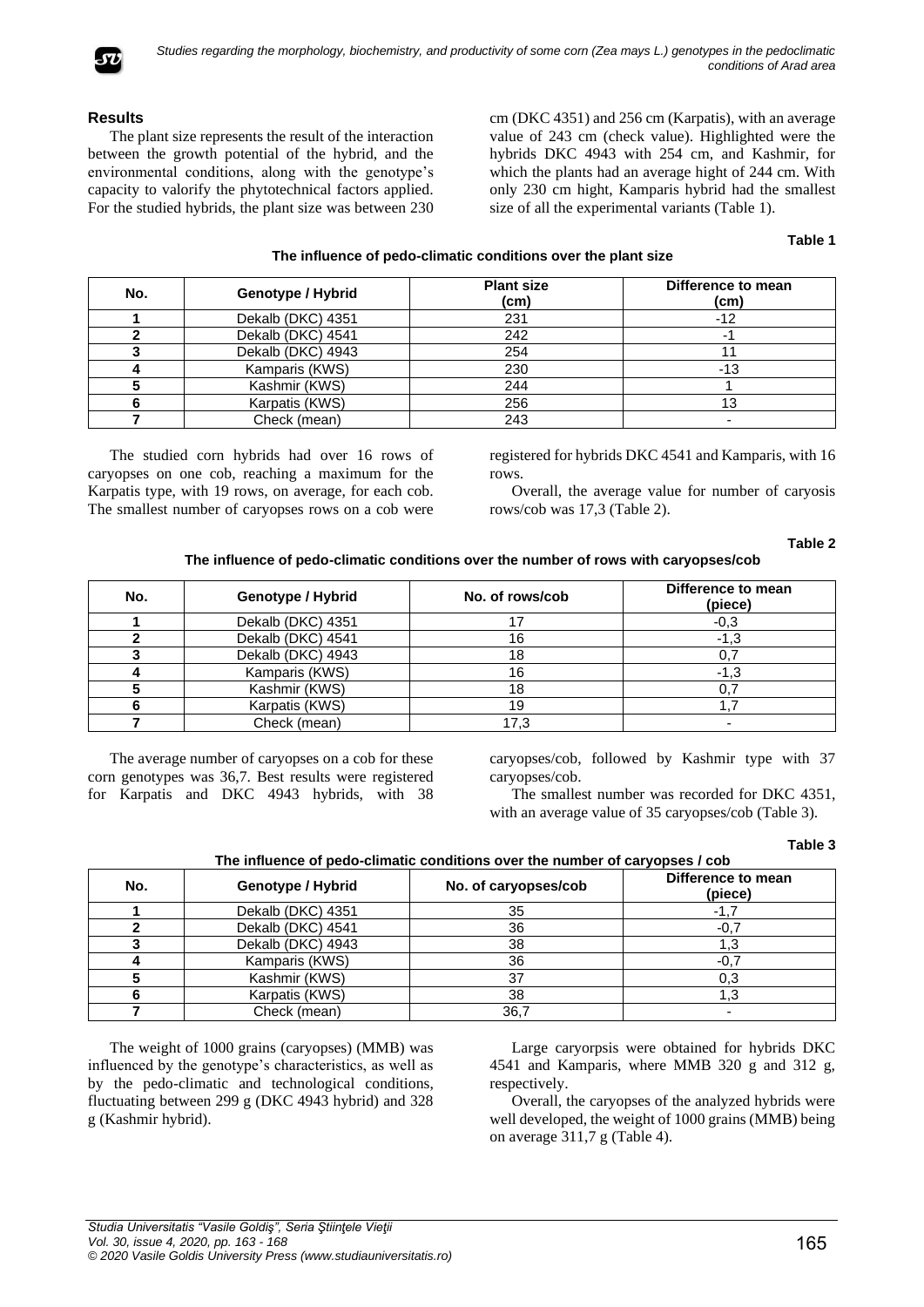

**The influence of pedo-climatic conditions over the 1000 kernel wheight (TKW) for** *Zea mays* **L.**

| No. | Genotype / hybrid | <b>TKW</b><br>(g) | Difference to mean<br>(g) |
|-----|-------------------|-------------------|---------------------------|
|     | Dekalb (DKC) 4351 | 302               | $-9,7$                    |
|     | Dekalb (DKC) 4541 | 320               | 8,3                       |
|     | Dekalb (DKC) 4943 | 299               | $-12.7$                   |
|     | Kamparis (KWS)    | 312               | 0,3                       |
|     | Kashmir (KWS)     | 328               | 16,3                      |
|     | Karpatis (KWS)    | 309               | $-2,7$                    |
|     | Check (mean)      | 311,7             |                           |

The growth and development of the Zea mays plants was good, which led to a big production of caryopses reported to unit surface, with an average value of 11333 kg/ha.

To be noted that hybrids DKC 4351 and Kamparis registered the lowest grain productions, of only 10503 kg/ha and 10979 kg/ha, respectively.

Hybrids that best adapted to the crop conditions were Kashmir and Karpatis, for which the productions were of 12001 kg/ha and 11798 kg/ha, respectively.

At a closer analysis of the grain production for the experimental variants, it can be noted that all variants obtained good results, an aspect that would recommend their expansion in agricultural crops (Table 5).

Average percentages of proteins in caryopses taken into study were between 10,4% for Kashmir hybrid, and 11,7% for Kamparis. Worth mentioning are also the hybrids DKC 4351 and Karpatis, for with the caryopses registered 11,3% proteins. Average value for experimental variants was 11,1% proteins in their grains (Table 6).

**Table 5**

| The influence of pedo-climatic conditions over the production of kernel for Zea mays L. |  |
|-----------------------------------------------------------------------------------------|--|
|-----------------------------------------------------------------------------------------|--|

| No. | Genotype          | Yield<br>(kg/ha) | Difference to mean<br>(kg/ha) |
|-----|-------------------|------------------|-------------------------------|
|     | Dekalb (DKC) 4351 | 10503            | -830                          |
|     | Dekalb (DKC) 4541 | 11107            | $-226$                        |
|     | Dekalb (DKC) 4943 | 11612            | 279                           |
|     | Kamparis (KWS)    | 10979            | $-345$                        |
|     | Kashmir (KWS)     | 12001            | 668                           |
|     | Karpatis (KWS)    | 11798            | 465                           |
|     | Check (mean)      | 11333            |                               |

**Table 6**

#### **The influence of pedo-climatic conditions over the protein content (%) in** *Zea mays* **L. kernels**

| No. | Genotype          | <b>Protein contents</b><br>(%) | <b>Difference</b><br>(%) |
|-----|-------------------|--------------------------------|--------------------------|
|     | Dekalb (DKC) 4351 | 11.3                           | 0,2                      |
|     | Dekalb (DKC) 4541 | 11.1                           | 0,0                      |
|     | Dekalb (DKC) 4943 | 10,8                           | $-0,3$                   |
|     | Kamparis (KWS)    | 11,7                           | 0,6                      |
|     | Kashmir (KWS)     | 10,4                           | $-0,7$                   |
|     | Karpatis (KWS)    | 11,3                           | 0.2                      |
|     | Check (mean)      | 11.1                           |                          |

The content of fats in caryopses for the analyzed hybrids was between 4,52% (DKC 4351), and 4,98%(DKC 4943), with an average value of 4,78%. Good results, that exceeded the witness lot, were obtained for Kashmir (4,96%), Karpatis (4,83%), and Kamparis (4,79%) (Table 7).

Experimental variants registered a close starch content in grains, between 60,1% for Kashmir, and 58,9% for DKC 4351. Significant values were noticed for DKC 4943 and Karpatis, with a starch content that exceeded the one of the witness lot, being 59,9%, and 59,6%, respectively (Table 8).

The economic analysis of the experimental variants showed that they are efficient, the profits were between 1020 euros/ha (DKC 4351) and 2178 euros/ha (Kashmir).

Good results were obtained for the Kashmir crops, with a profit of 1236 euro/ha, and DKC 4943, with 1218 euros/ha.

The results were significant for all experimental variants, the average profit was of 1167 euros/ha, which sustains the adaptation of these hybrids to the given conditions (Table 9).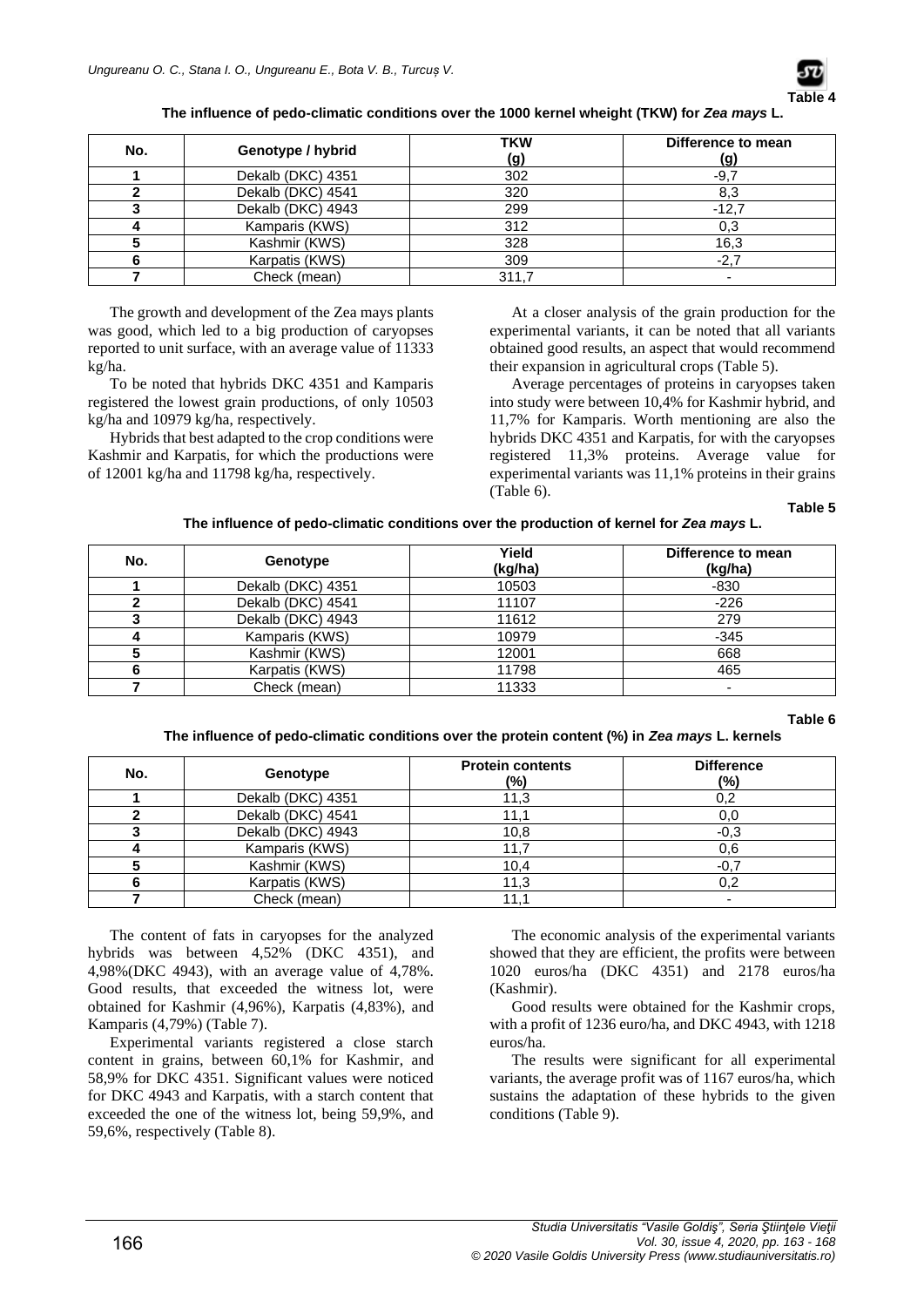

## **Table 7**

# **The influence of pedo-climatic conditions over the fat content (%) in** *Zea mays* **L. caryopses**

| No. | Genotype / Hybrid | <b>Fat contents</b><br>(%) | Difference to means<br>$(\% )$ |
|-----|-------------------|----------------------------|--------------------------------|
|     | Dekalb (DKC) 4351 | 4,52                       | $-0.26$                        |
|     | Dekalb (DKC) 4541 | 4,61                       | $-0,17$                        |
|     | Dekalb (DKC) 4943 | 4,98                       | 0,20                           |
|     | Kamparis (KWS)    | 4.79                       | 0,01                           |
|     | Kashmir (KWS)     | 4.96                       | 0,18                           |
|     | Karpatis (KWS)    | 4,83                       | 0.05                           |
|     | Check (mean)      | 4.78                       | $\overline{\phantom{0}}$       |

## **Table 8**

## **The influence of pedo-climatic conditions over the starch content (%) in** *Zea mays* **L. caryopses**

| No. | Genotype / Hybrid | <b>Starch</b><br>(%) | Difference to mean<br>(%) |
|-----|-------------------|----------------------|---------------------------|
|     | Dekalb (DKC) 4351 | 58,9                 | $-0,4$                    |
|     | Dekalb (DKC) 4541 | 59,4                 | $-0,1$                    |
|     | Dekalb (DKC) 4943 | 59,9                 | 0.4                       |
|     | Kamparis (KWS)    | 59,3                 | $-0,2$                    |
|     | Kashmir (KWS)     | 60,1                 | 0,6                       |
|     | Karpatis (KWS)    | 59,6                 | 0.1                       |
|     | Check (mean)      | 59.5                 |                           |

**Table 9**

**The influence of pedo-climatic conditions over the economic efficiency of corn (***Zea mays* **L.)**

| Genotype / Hybrid | Yield<br>(kg/ha) | Value of grain<br>production<br>(euro/ha) | <b>Profit</b><br>(euro/ha) | Difference to<br>mean<br>(euro/ha) |
|-------------------|------------------|-------------------------------------------|----------------------------|------------------------------------|
| Dekalb (DKC) 4351 | 10500            | 1890                                      | 1020                       | $-147$                             |
| Dekalb (DKC) 4541 | 11100            | 1998                                      | 1128                       | -39                                |
| Dekalb (DKC) 4943 | 11600            | 2088                                      | 1218                       | 51                                 |
| Kamparis (KWS)    | 10900            | 1962                                      | 1092                       | -75                                |
| Kashmir (KWS)     | 12100            | 2178                                      | 1308                       | 141                                |
| Karpatis (KWS)    | 11700            | 2106                                      | 1236                       | 69                                 |
| Check             | 11317            | 2037                                      | 1167                       |                                    |

1 kg corn grains = 0,18 euros; Production cost/ha = 870 euros; Profit = production value – production cost.

# **CONCLUSION**

The cultivation of the 6 Zea mays L. hybrids in the soil and climate conditios of Arad area, led to some valuable morpho-physiological characters of all experimental variants.

High yield were obtained for all studied genotypes, especially Kashmir (KWS), for which the quantity of grains reported at surface unit was of 12,001 kg/ha. In the given environmental conditions of Arad area, with productions of over 11600 kg/ha, hybrids Dekalb (DKC) 4943 and Karpatis (KWS) proved to be a viable variant for cultivation in Crișurilor Plains area.

Protein content had small variantions between variants, highest content registered in Kamparis hybrid (11,7%) and lowest in Kashmir (10,4%). Dekalb (DKC) 4943 had the highest fat content (4,98%) and Dekalb (DKC) 4351 had the lowest fat content (4,52%), without significant differences between variants.

The high content of starch obtained from hybrids Dekalb (DKC) 4943 (59,9%), and Kashmir (KWS) (60,1%), makes them a valuable prime material for industry.

From and economic perspective, the best results were obtained for genotype Kashmir (KWS), which for an income of 2178 euros/ha brought a profit of 1308 euros/ha. Following, the genotype Karpatis (KWS), that for an income of 2106 euros/ha, brought a profit of 1236 euros/ha. The least efficient variants, with a profit of 1020 euros/ha, and 1092 euros/ha, respectively, were hybrids Dekalb (DKC) 4351, and Kamparis (KWS).

# **AUTHORS CONTRIBUTIONS**

 Conceptualization, U. O. and T. V.; methodology, U. O., U.E..; data collection U. O..; data validation, U.O., T.V. and S.I.; data processing U. O.; writing original draft preparation, U. O., B. V.; writing review and editing, B. V.

# **FUNDING**

The present study received no external funding.

## **CONFLICT OF INTEREST**

The authors declare no conflict of interest.

## **REFERENCES**

Alecu I. N., Management agricol, Ed. Ceres, Bucuresti, 2006.

Axinte M., Fitotehnie, Ed. Ion Ionescu de la Brad, Iași, 2006.